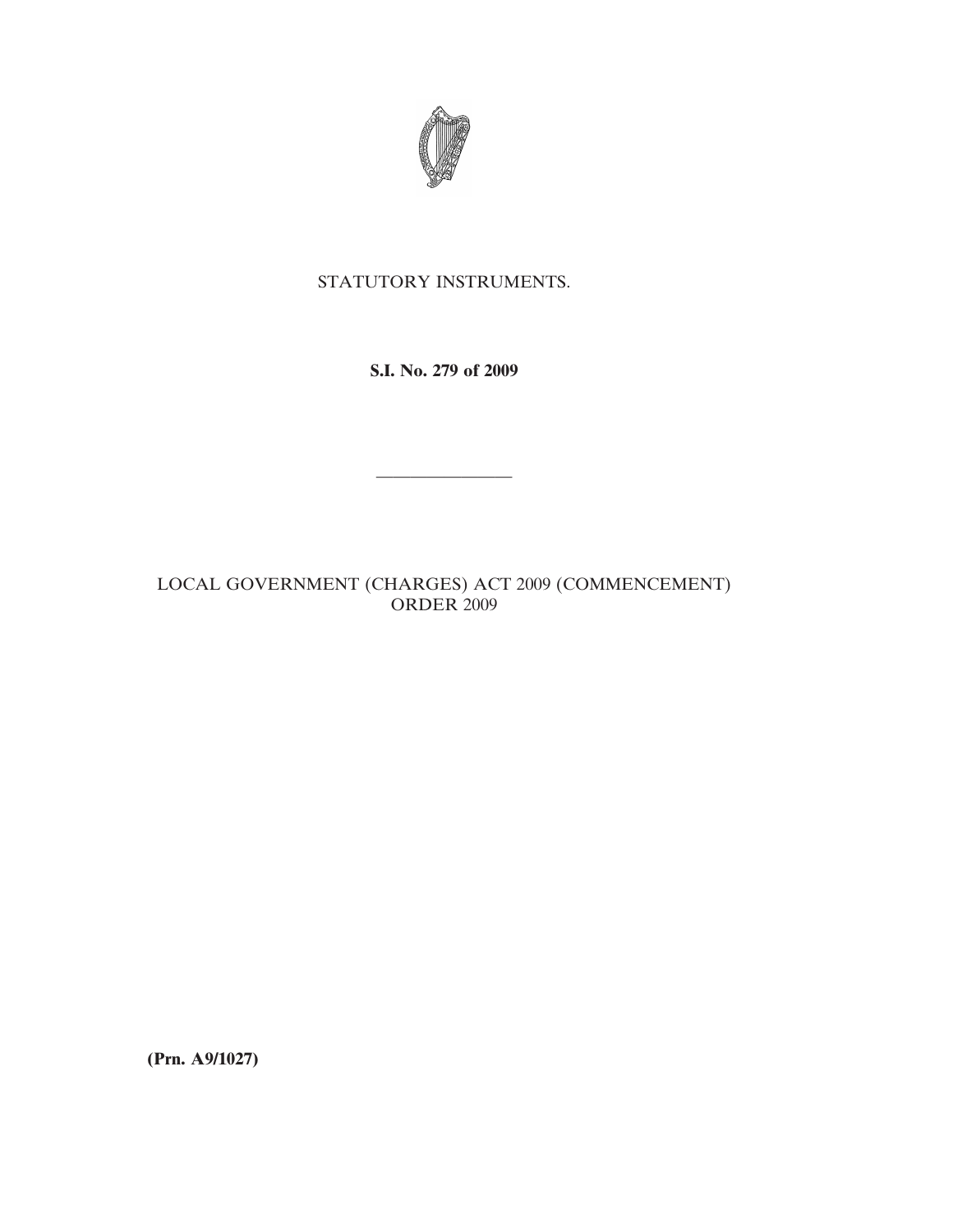## LOCAL GOVERNMENT (CHARGES) ACT 2009 (COMMENCEMENT) ORDER 2009

I, JOHN GORMLEY, Minister for the Environment, Heritage and Local Government, in exercise of the powers conferred on me by section 16(2) of the Local Government (Charges) Act 2009 (No. 31 of 2009) hereby order as follows:

1. This Order may be cited as the Local Government (Charges) Act 2009 (Commencement) Order 2009.

2. The 24th day of July 2009 is appointed as the day on which the Local Government (Charges) Act 2009 (No. 31 of 2009) comes into operation.



GIVEN under my Official Seal, 24 July 2009.

> JOHN GORMLEY, Minister for the Environment, Heritage and Local Government.

*Notice of the making of this Statutory Instrument was published in "Iris Oifigiu´il" of* 28*th July*, 2009.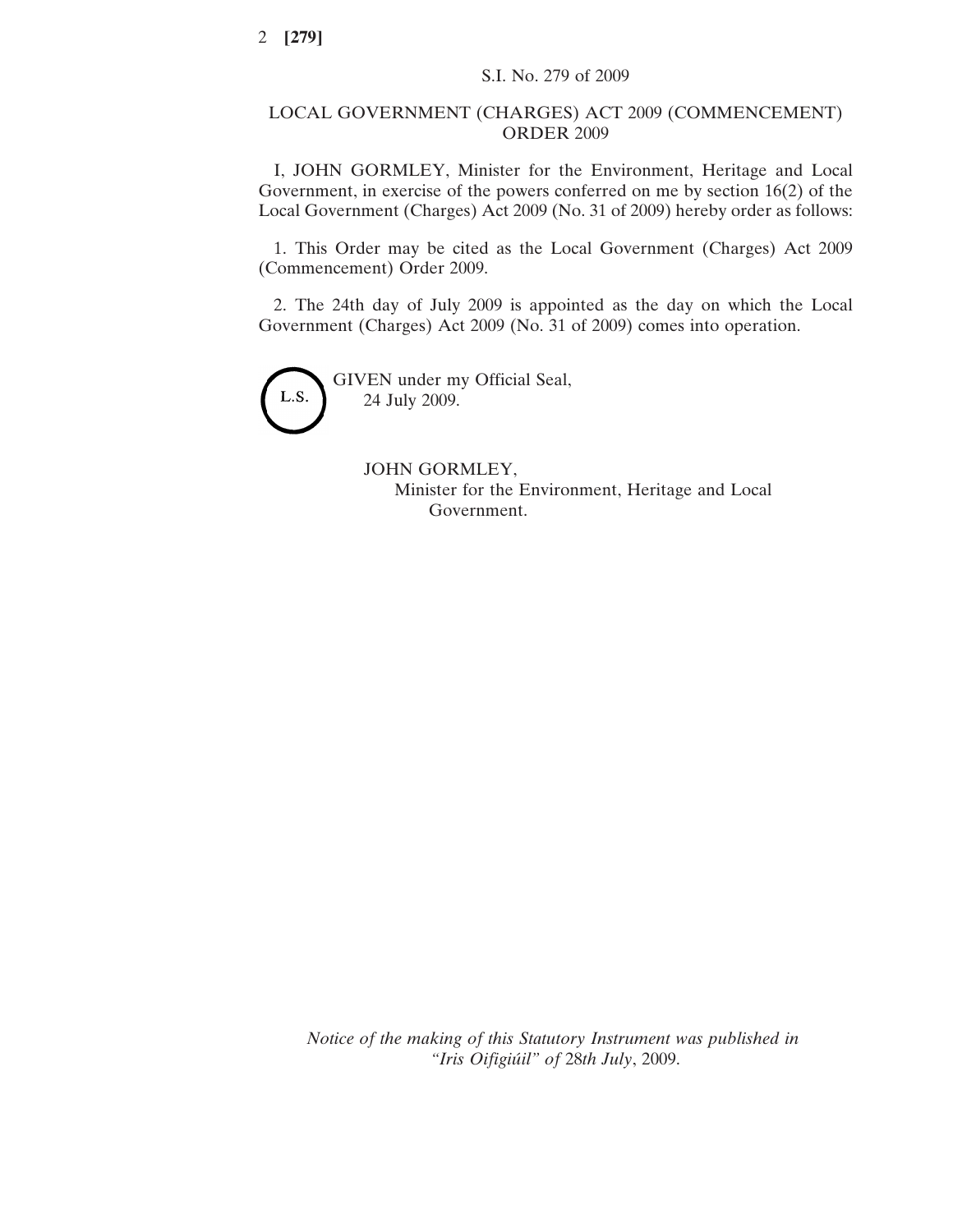**[279]** 3

## EXPLANATORY NOTE

*(This note is not part of the Instrument and does not purport to be a legal interpretation.)*

This Order brings the Local Government (Charges) Act 2009 into operation.